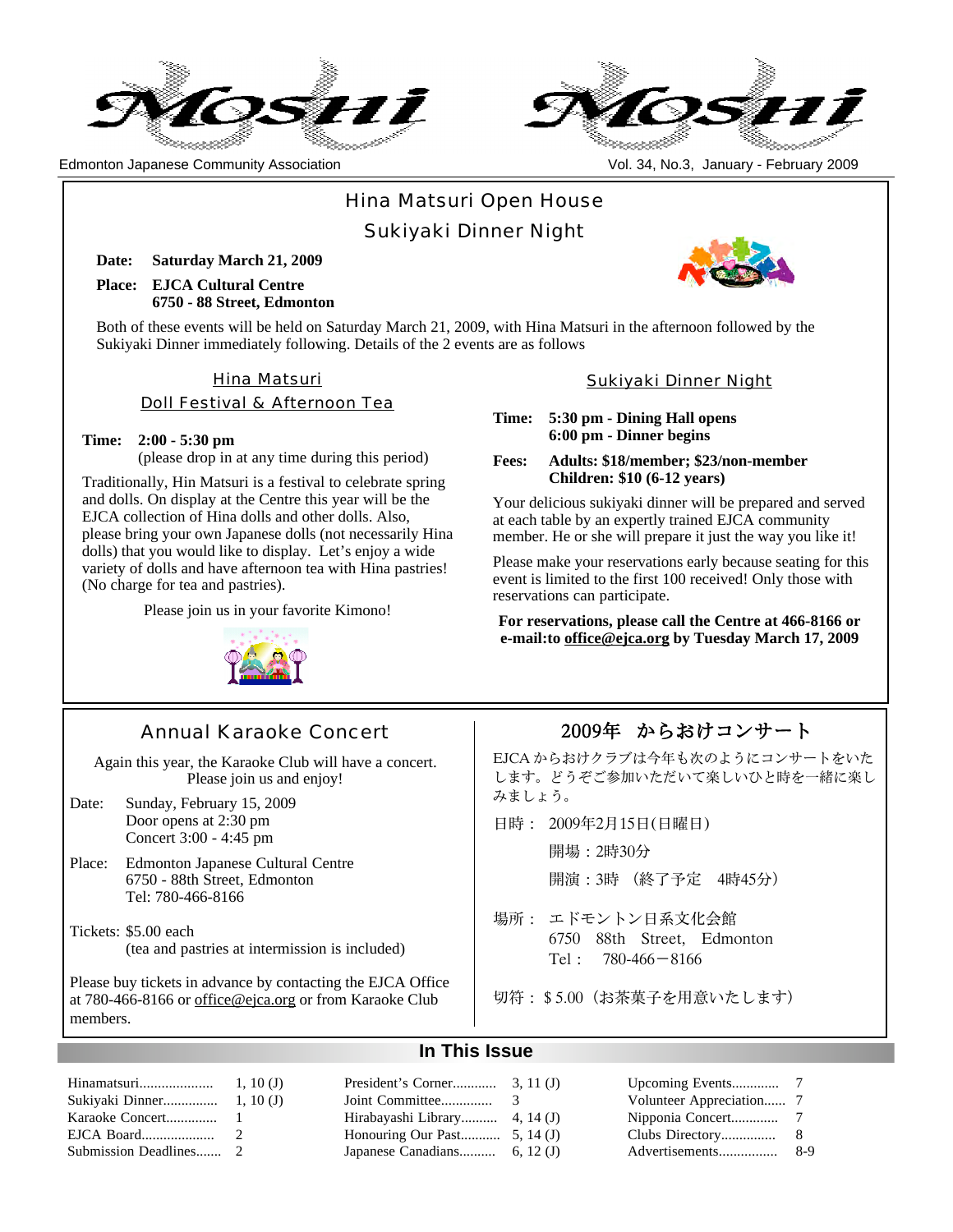# 2008 - 2009 EJCA Board of Directors & Committees

**President** Cathy Tennant - 436-6291 <tennant@shaw.ca>

**Vice-President** Sanae Ohki - 459-3862 <sanaeohki@shaw.ca>

**Secretary** Brenda Madsen <brxmbrxm@gmail.com>

**Treasurer** Jim Hoyano - 437-7730 <jkhoyano@shaw.ca>

**Centre Manager** John Priegert - 466-8166 <office@ejca.org>

#### *Published by*

*Edmonton Japanese Community Association*

*Editorial Address: 6750 - 88 Street Edmonton, Alberta T6E 5H6 Tel: (780) 466-8166 Fax: (780) 465-0376* website: www.ejca.org e-mail: office@ejca.org

*English Section Editor: Jim Hoyano Japanese Section Editor: Yumiko Hoyano*

> *Support Staff: Soly Sawada Daiyo Sawada Tom Nakashima Gong & Bill Kiel Nancy Cyr*

*"Moshi Moshi is a publication of the Edmonton Japanese Community Association. Its objective is to disseminate information of interest to the Japanese community and those interested in Japanese culture, including announcements of upcoming events.*

#### **EJCA Board Directors** Stephanie Bozzer

<sbozzer@telus.net>

Dustin Bjorkquist <moparius@yahoolca>

Rick Hirata - 438-2747 <rkhirata@shaw.ca

Shiho Asano - 437-2741  $<$ sasano@shaw.ca $>$ 

Scott Sutton - 994-6519 <ma-sc@cia.com>

# **Finance Committee**

Cathy Tennant Rick Hirata Jim Hoyano

**Library Committee** Dustin Bjorkquist - Board Liaison David Sulz Vacancies

**NAJC Liaison** Takashi Ohki

**Scholarships & Awards** Yoshiaki Hirata Daiyo Sawada

**Japan Today School Program** Sanae Ohki

**MEJCS Liaison** Sanae Ohki

**Joint Committee** Sanae Ohki Cathy Tennant

#### **Membership Committee** Stephanie Bozzer

Cathy Tennant Rick Hirata Regan Coyne Vacancies

**Garden Committee** John Priegert Carol Eder Les Dowdell Yumiko Hoyano

Deadline for Submissions for the Next Issue (Vol. 34, No. 4) is March 15, 2009

Submission Deadlines for other upcoming issues:

Volume 34, No. 5 - May 15, 2009 Volume 34, No. 6 - July 15, 2009 Volume 35, No. 1 - September 15, 2009 Volume 35, No. 2 - November 15, 2009 Volume 35, No. 3 - January 15, 2010

# EJCA Mission & Vision Statements

## Mission

- To facilitate the development of an inclusive and vibrant Japanese Canadian Community within a multicultural Edmonton.
- To support the objectives of the National Association of Japanese Canadians by promoting respect and harmony among people of various cultures in the Edmonton area.

## Vision

• A dynamic and evolving community that sustains a sense of wellbeing built upon awareness of Japanese heritage in Canada.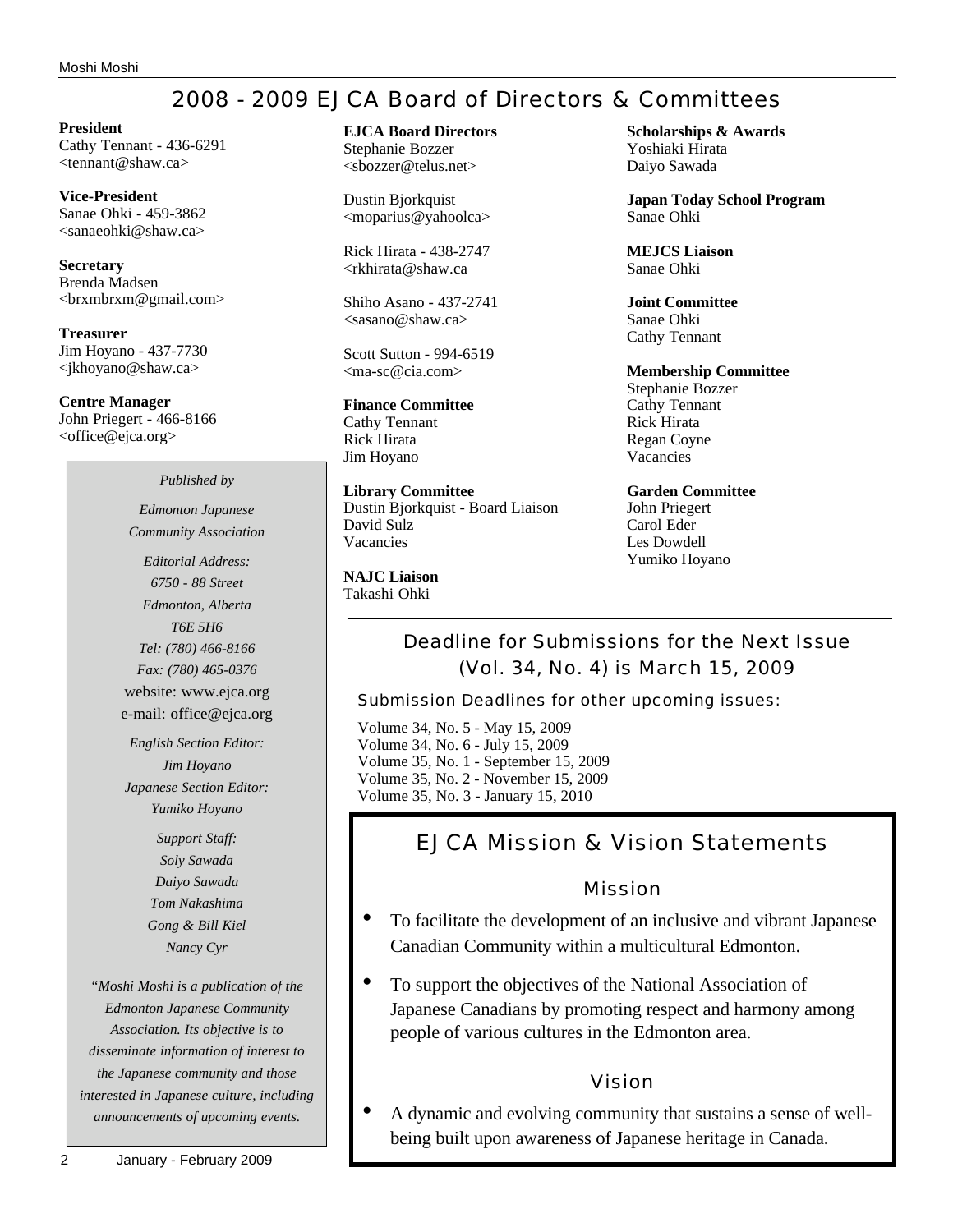# President's Corner

## Cathy Tennant

Akemashite omedetou gozaimasu! Best wishes for the New Year from the EJCA Board!

As we shiver through this wave of sub-zero temperatures, it's easy to forget the long, mild fall that we enjoyed and the welcomed surprise of balmy, sunshine-filled days just a week or so ago! It makes me think about how easy it is to forget other things as well, as time flies by in our increasingly busy lives.

Just after Christmas, I received an email … you know, the kind that ends up being an inspirational chain letter that someone sends to their whole network because they don't want to incur bad luck. Well, it did turn out to be a chain letter but the message was one that I ended up reading to the end. It was a reminder of how important it is to say "thank you" for all the kindnesses shown to us, because every gesture however small is an act of thoughtfulness and makes a difference in our lives. Whether it's bringing you a cup of tea, helping you carry something to your car, remembering your birthday, sharing the last piece of chocolate with you or giving you a pat on the back when you need it.

So, I'd like to start off the year by thanking all of the EJCA volunteers who make a huge difference to all of us throughout the year!

Our association is lively with activities, the affiliated clubs/groups seem to be thriving and EJCA programs and services continue to grow. Many volunteers have contributed to this growth by donating time and effort at events, by being on committees, by making sure the Moshi Moshi is published, and by being available to help out when needed.

In the coming year, we are looking forward to working with the membership to develop new and interesting programs, to create opportunities to capitalize on diverse ideas from different perspectives and to maintain some of the traditional activities and events that remain popular.

Often, although we might be interested in getting more actively involved, it's sometimes difficult when we don't know what

## EJCA - ACL Joint Committee Meeting

The Argyll Community League (ACL) and the Edmonton Japanese Community Association (EJCA) have a unique partnership in sharing the responsibility of maintaining and running the ACL/EJCA Centre through the Joint Committee.

The representatives on the Joint Committee are Dave Trautman (ACL President), Alice Mah (ACL and Joint Fund Treasurer), Sanae Ohki (EJCA Vice President) and Cathy Tennant (EJCA President). Playing an integral role in the functioning of the Centre, John Priegert attends the meetings as a non-voting member.

At the meeting, issues of mutual concern are discussed and

happens behind the scenes to keep the organization running. So, the Board felt that regular updates/highlights from standing committees (e.g. Garden, Membership, Library) would help provide insight into some of these activities. These will be shared in the Moshi Moshi at least quarterly. This month, we're starting with the Library and Joint Committee updates. In the next issue, we will have highlights from the Board meeting and from the Membership Committee. We hope you will find these highlights interesting and informative.

#### **New Year's Potluck**

I'll just finish off by reporting on the first event for 2009 … the New Year's Potluck, which was held on January 10th.

It was a festive evening with at least 12 men and women dressed in kimono adding to the Japanese atmosphere! We had a kimono-dressing service this year with a number of people taking advantage of this assistance. There were many more teens and young adults joining us this year, so it's good to see different generations participating in the Japanese tradition of starting off the New Year sharing ozoni and good food with friends and relatives!

As always, dinner started with a bowl of New Year's ozoni. Then, close to 100 old and new friends enjoyed a delicious array of Japanese and Western dishes served buffet style! There were so many dishes that included oseki han, salmon, chowmein, botta mochi, nimono, sato imo, inarizushi, maki's, kuro-mame, tamago-yaki, teriyaki chicken, tazukuri, casseroles, salads and an tasty variety of desserts. The dishes were presented so beautifully and there were so many choices that it took some time make our way through the buffet.

This year after dinner, we created our own entertainment: some by playing traditional Japanese and other games, and others by continuing to socialize with friends and new acquaintances. But surely one of the highlights of the evening was having a huge circle of people welcome the New Year with an energetic bon odori … we joined the Awa Odori group, with the men being encouraged by the sight of an enthusiastic Osamu Sasano, and ended the evening with laughter!

Happy New Year and best wishes for a healthy and joyful 2009!

decisions about the use of joint funds are made. Rental fees resulting from bookings made by ACL members are allocated to ACL, and those from bookings made by EJCA members are allocated to EJCA. When individuals who are neither ACL nor EJCA members make bookings, the resulting rental fees are allocated to the joint fund.

This revenue is used for expenses not explicitly defined as either organization's responsibility. For example, a decision was made to pay for the completion of the garden fence from the joint fund.

Last year, it was decided that ACL and EJCA would meet on a quarterly basis so we met in October and again this month.

#### **Continued on Page 4...**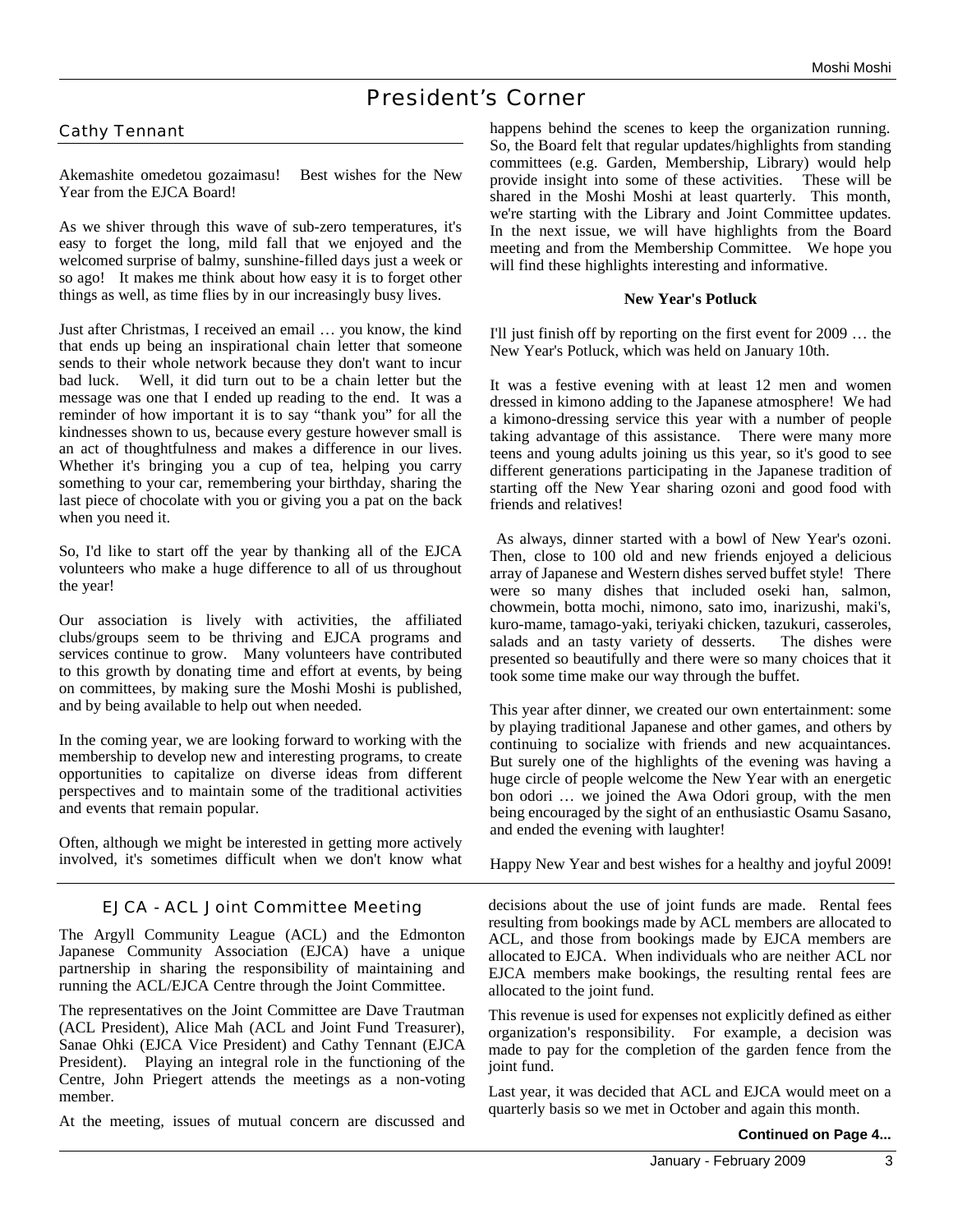#### **Joint Committee...continued from page 3**

#### **Highlights**

#### **Rental Agreement**

The rental agreement between ACL and EJCA has been extended to December 31, 2014.

#### **Rental Increase**

A 25% rental increase was implemented to adjust for the rising cost of utilities and general building maintenance. There were very few unrented weekends throughout the past year and we anticipate the popularity of the Centre to continue. Feedback indicates that renters are impressed with the cleanliness, the attractive interior and exterior, the reasonable rents compared to other community league buildings and the helpfulness of the Centre Management.

#### **Gazebo**

The Gazebo which was built by ACL is now complete although lights may be added in the future.

#### **Garden Fence Painting**

This will be a joint effort by ACL and EJCA volunteers and will be completed in the late spring/early summer.

#### **Painting and Carpeting**

This will be completed, most likely in May 2009. Plans are to change the carpet in the lounge and attached meeting room, and to replace the carpet with linoleum in the back meeting room beside the kitchen. At the same time, an estimate on replacing the hall linoleum will be requested.

## GORDON HIRABAYASHI LIBRARY Library Committee Update

Over the past month, we have been working on the four recommendations, which David Sulz made for immediate implementation (refer to November-December issue of Moshi Moshi).

The library, like the garden, will continue to evolve over the years and we look forward to it becoming a dynamic, wellutilized destination for EJCA members. In order to keep everyone informed of our progress and volunteer opportunities, we will provide an "update" in each issue of the Moshi Moshi.

The library will house materials on Japan (culture, history, art, language), Japanese-Canadians and Japan-Canada Relations. To respond to the requests made in the library survey in 2007, we will be expanding our English-language materials in these areas. The majority of our Japanese-language novels do not fit any of these categories, however, because they continue to be used by members, as an exception, they will continue to be part of the library collection.

Here is an update on our progress so far:

#### **1. Improve access to the library**

- ο Library hours will be the same as the Centre Manager hours and will be posted on the website and in the Moshi Moshi.
- ο The current self-serve borrowing system will continue but a sign-out form will be used instead of the book starting

#### **Kitchen Cupboards**

All the kitchen cupboards and drawers have been fitted with keys and allocated to ACL, EJCA or renters. Keys to the rental cupboards will be provided to outside renters who are paying for the use of the kitchen and this will hopefully result in more control over the cleanliness of dishes and utensils, and breakage. John will soon be labeling the cupboards and drawers and will be issuing keys. Those EJCA-affiliated clubs that regularly need to utilize the "rental" items will be issued keys and will be responsible for abiding by the requirements for cleanliness.

#### **Argyll Velodrome**

Current news can be found on the Argyll website: http://www.argyllcl.ab.ca/ and http://bikealberta.wordpress.com/2008/04/08/edmontonvelodrome-update/

#### **EJCA-ACL Joint Activity**

A joint activity is being planning for late May/early June so more information will be in the next issue of Moshi Moshi. A successful first-time joint BBQ event was held in 2007. It was a great opportunity for EJCA and ACL members to enjoy a relaxing social time together, so another get-together will be planned for 2009.

#### **Next Update**

May-June issue of Moshi Moshi, following the April joint meeting.

February 1, 2009.

- ο There is now a "return box" on the table so that returned books can be identified and reshelved.
- ο A "Library Gift Shelf" has been placed outside the Centre Manager's Office.

In the past, donated items were usually left in boxes on the library floor for many months until the volunteers had time to sort them. In order to keep the library atmosphere uncluttered and enjoyable, the Gift Shelf will have a dual function:

a) As library books are identified as not meeting the library collection criteria, being an incomplete series or out-of-date, they will be placed on the shelf. Books on the shelf can be taken to be enjoyed and kept or returned.

b) Books, DVD's, CD's being "gifted" or donated can be placed on the lower shelves. The library committee will determine the best use for these items (left on the gift shelf, catalogued for the library, sold at the bazaar etc.).

There will be a donation sheet so that we can be aware of all donations. If the donor feels their items require special consideration or handling (e.g. rare or historical material) this can be noted on the donation form.

If you happen to see a book on the shelf that you feel should be kept as a catalogued book in the library, please make us aware of this by putting a note on the book and

#### **Continued on Page 5...**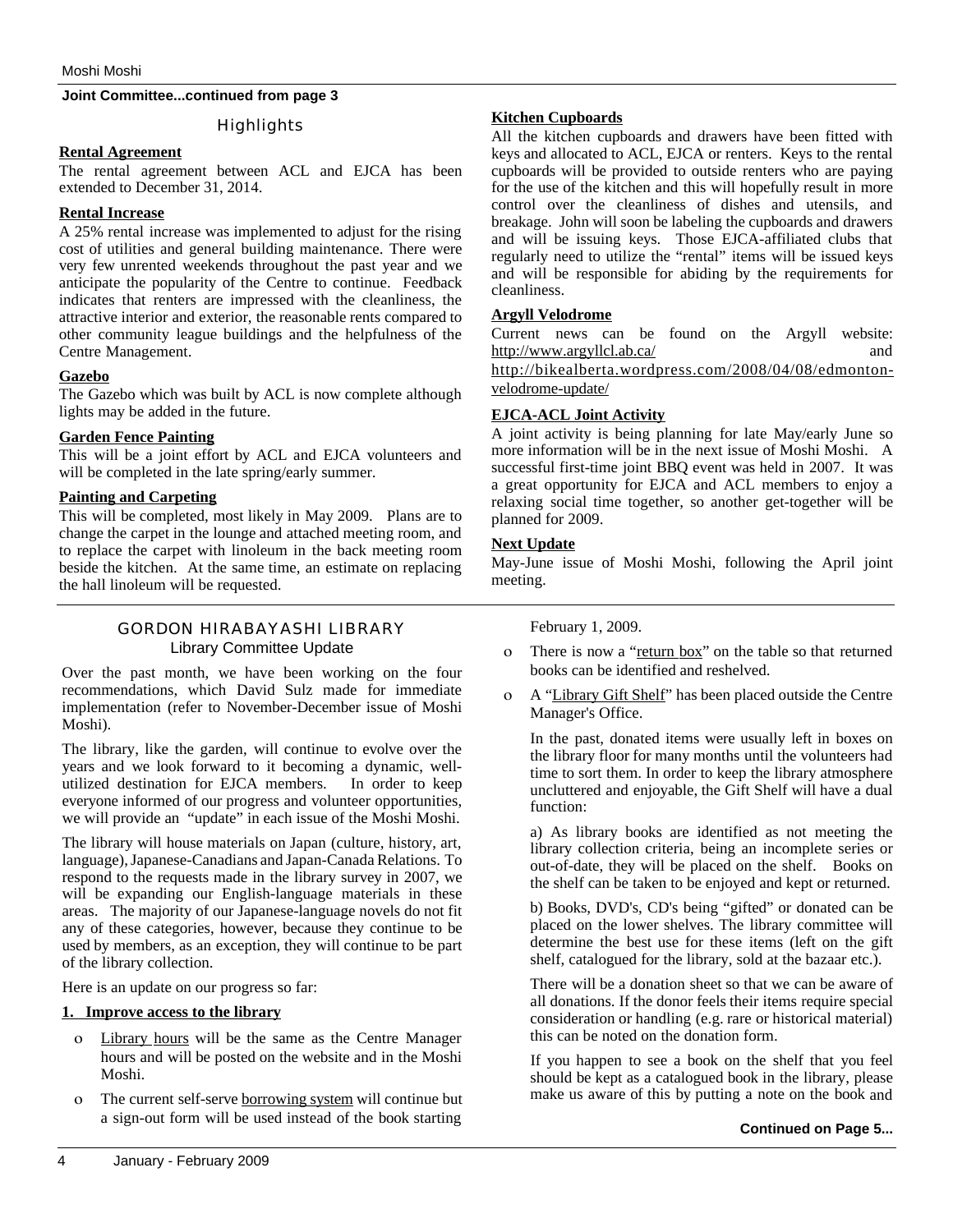#### **Hirabayashi Library...continued from Page 4**

placing it in the Return Box in the library.

#### **2. Form a Library Committee**

- o Along with Dustin Bjorkquist, the Board representative, three volunteers have come forward from our membership (David Sulz, Taku Yamanaka and Nancy Cyr). In the initial phase, Sanae Ohki and Cathy Tennant will also meet with the committee.
- o As the committee begins to define library processes, data input needs, material acquisition and maintenance plans, there will be many opportunities for time/project limited volunteer activities. So, if you are interested in helping, please let us know about your particular interests or skills and watch the Moshi Moshi, website and Centre bulletin board for news of opportunities.

#### **3. Library Committee will draft the Vision, Mission, Goals, and Policies**

o This will be done at our next meeting

#### **4. Chose an appropriate catalogue/circulation system**.

o Options are being considered for future implementation.

Drop in to the library to watch the progress or to take advantage of our soon-to-be growing collection! We hope you will be as excited as we are.

#### Gordon Hirabayashi Library Hours

| Monday         | $9:00$ a.m. to noon        |
|----------------|----------------------------|
| <b>Tuesday</b> | noon to 4:00 p.m.          |
| Thursday       | noon to 4:00 p.m.          |
| Friday         | $3:00$ p.m. to $7:00$ p.m. |

## Questionnaire for planning conference: "Honouring Our Past"

## **Scheduled for Fall, 2009 at Vancouver, BC**

**Date to be announced**

**Sponsored by the National Association of Japanese Canadians and the Greater Vancouver JCCA**

**Hosted by the Human Rights Committees of the Greater Vancouver JCCA and NAJC**

#### **Introduction:**

The government uprooting and fracturing of the Japanese Canadian community came with little warning. Between 1942 and 1949, 21,000 Japanese Canadians who were within a 100 mile radius from the Pacific coast were removed to internment camps, prison, dispersed across Canada often to extreme living conditions and even deported to Japan. The upheaval disrupted established lives, and wreaked havoc on what should have been a safe environment to work and prosper. For Japanese Canadians the war was a time of great anxiety and worry about the future. Although the Acknowledgement and redress settlement of Sept. 22, 1988 encouraged many community members to finally speak of their experience, some younger generation members continue to describe gaps in knowledge about family history.

"Honouring our Past" is a conference which will pay tribute to the lives of Japanese Canadians who experienced racism, alienation, betrayal, restrictions, uprooting and tremendous losses during and after World War II. The purpose of this conference is to hear the stories of survivors, learn from the wisdom of their experiences, and support families to preserve these stories for future generations. This conference also seeks to create dialogue amongst generations, and give descendants of survivors the opportunity to learn more about their family's personal history, where they come from, and who they are.

Furthermore, the wartime experience of Japanese Canadians is part of community heritage and history. Lessons learned from sharing our family stories and community history may not only benefit descendants of survivors, but also other community members such as postwar immigrants, and all Canadians regardless of their background.

## **Questionnaire:**

To assist us in planning a conference which will be relevant to participant interests, and possibly evoke curiosity about your family story, we invite you to answer this questionnaire:

Note: Please do not feel that you have to know all the answers before sending this in and if you have more to say than space permits feel free to send in more pages.

- 1. Where was your family before the war?
- 2. Where was your family during the war?
- 3. Where was your family after the war?
- 4. What would you like to ask your parents/grandparents about the period around World War II?
- 5. What would you like to tell your children/grandchildren about your family history in Canada?

Please send your response either by email or regular mail asap to:

Vancouver JCCA Human Rights Committee #200-6688 Southoaks Crescent Burnaby, BC V5E 4M7 gvjcca@shaw.ca

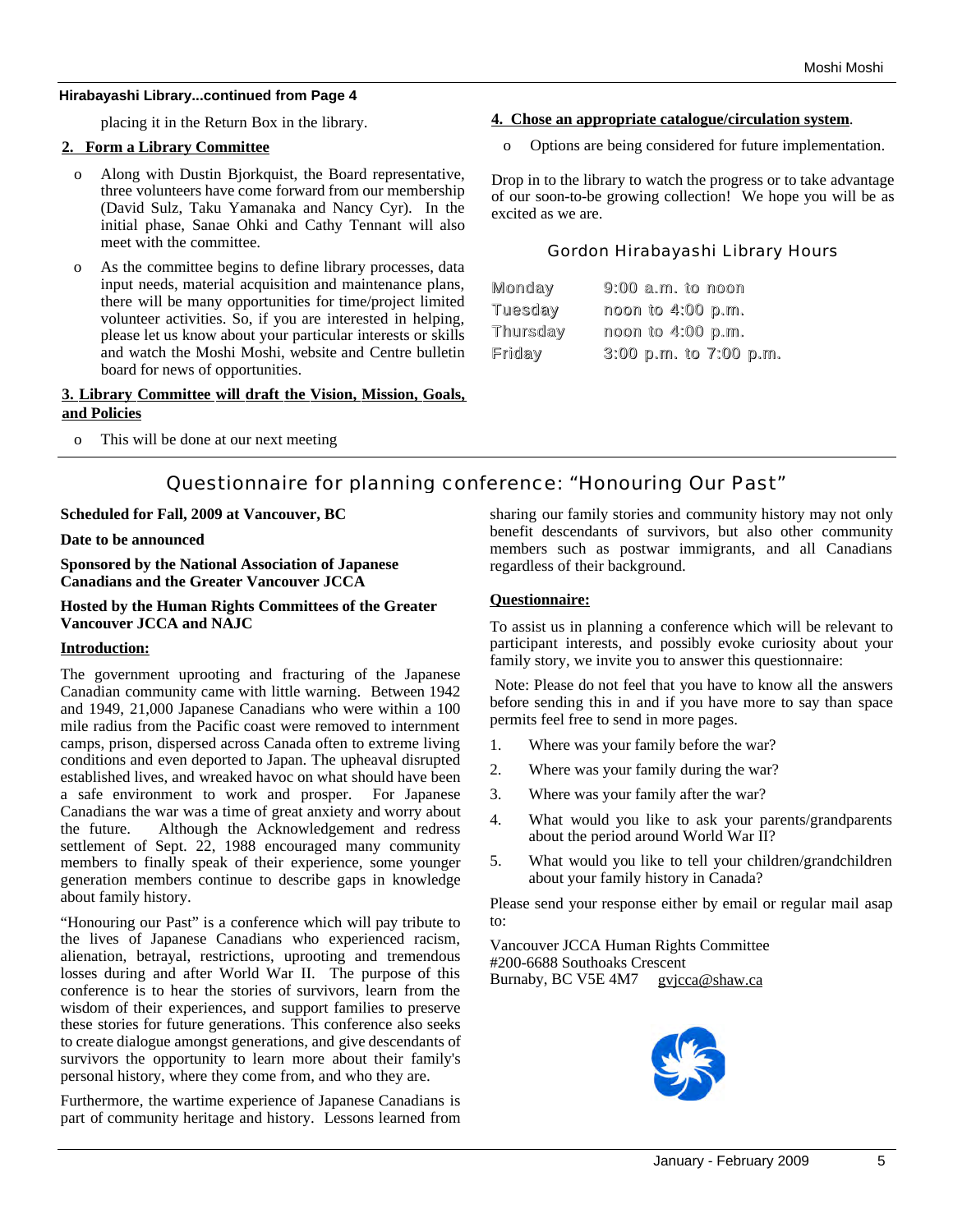## EJCA Seniors News

#### **Yumiko Hoyano**

#### Happy New Year 2009!

I hope everyone had an enjoyable Christmas/New Year Holiday. Although we experienced a long cold snap from Christmas to the middle of January, milder winter weather has finally arrived as I write this, but it could change any time.

I was away for the November meeting (last meeting of 2008) which was held on November 25, but I heard that after the meeting and the lunch, the members enjoyed a jigsaw pazzle competition. Thank you for those who rganized this game. We would like to continue having a fun time at the regular meetings.

#### **January 2009 Meeting**

Our first meeting of the year was on January 28. There were about 30 members in attendance. The mild, near zero temperature helped the seniors to come out and enjoy a sushi lunch. In the afternoon, many of the members stayed to chat and play games and had a relaxing afternoon. We are still talking about having a new name for the club. Any suggesions are welcome.

#### **February Meeting and Mid-month Outing**

At this month's meeting we decided that we will have Oyako Donburi for lunch at the February 25th meeting, and also to go out for lunch at the southside Mikado Restaurant on February 20 as our outing for the month. After the lunch, those who wish so can go to the orchid show at Grand McEwen south campus.

If you have not signed up yet for the Mikado lunch, please do so by contacting me or the office (780 466-8166).

Some of the members continue to make Afghan blankets using 10 inch knitted squares. Thank you to Chizuko Kimura for putting them together to make colourful blankets. These blankets will be gifts to those seniors who are in the hospitals and nursing homes. The first ones were given to Lillian Sameshima and Gordon Hirabayashi. We still welcome donations of 10 inch aquare knittted blocks from anyone.

It is important for seniors to attend events, meetings and outings for their well being. However, in the very near future we will be faced with problems with senior's transportation as some of the present drivers are getting older and may not be able to drive any more.Therefore, we have to come up with some solution for this problem. If you have any ideas and suggestions I really would like to hear it. Right now, the club is paying \$5 per passenger when they are given a ride from their home to the Centre or other destinations. If there is anyone in the community who can provide transportation for these seniors, we would appreciate hearing from you.

Thank you for your get-well wishes regarding my recent surgery; I have been recovering at home. I am getting well and will be up and running in no time. It was nice to meet the members at the January meeting after spending a number of weeks at home.

Future Seniors Club meetings: February 25, 2009, March 25, 2009, April 22, 2009.

## Socio-Economic Characteristics of Japanese-Canadians in 2006

#### Takashi Ohki

The 2006 Census of Canada revealed the following socio-economic characteristics of Japanese-Canadians. Here, Japanese-Canadians are defined as those who said they had either a single Japanese ethnic origin or Japanese as one of their multi-ethnic origins.

In 2006, there were 98,905 Japanese-Canadians: 42.9% of them had a single Japanese ethnic origin while 57.1% of them had multiethnic origins.

26.1% of Japanese-Canadians are immigrants. Between 2001 and 2006, a total of 6,555 Japanese emigrated to Canada.

Japanese-Canadians were distributed across Canada as follows: 42.1% in British Columbia, 35.1% in Ontario, 13.6% in Alberta, 4.6% in Quebec, 2.5% in Manitoba, and 2.0% in other provinces.

Cities with a large number of Japanese-Canadians were Vancouver (30,170), Toronto (23,135), Calgary (5,815), Montreal (3,835), Edmonton (2,835), Victoria (2,645), Ottawa (2,420), Winnipeg (2,235), Lethbridge (1,700), Hamilton (1,610), Kelowna (1.320), Kamloops (950), Kichener (865), and Thunder Bay (525).

English was the mother tongue (the first language people learned) for 53.2% of Japanese-Canadians; French 1.2%, and non-official languages (a majority is Japanese) 43.6%.

English is the language most spoken at home for 75.2% of Japanese-Canadians; French 1.2%, and non-official languages (a majority is Japanese) 20.9%.

Japanese-Canadians are better educated than Canadians as a whole: 87.8% of Japanese-Canadians have either a certificate, diploma or degree while 76.2% of Canadians have either of them. 31.5% of Japanese-Canadians have either university certificate, diploma or degree at the bachelor's level and above while 18.1% of Canadians have either of them.

Japanese-Canadians earned a higher average income than Canadians; in 2006 the average annual employment income for those who worked full time and full year was \$61,347 for Japanese-Canadians and \$51,221 for Canadians.

Japanese-Canadians were working in all kinds of industries. Higher percentages of Japanese-Canadians than Canadian were working in professional, scientific and technical services (9.9% vs. 6.5%), educational services (8.8% vs. 6.7%), and accommodation and food services (10.2% vs. 6.6%), while lower percentages of Japanese-Canadians were working in construction (3.0% vs. 6.2%), manufacturing (8.2% vs. 11.7%), and health care and social assistance (8.6% vs. 10.0%).

There is one note of caution for the above statistics. In the 2006 Census, about 10 million out of the total population of 31 million answered that their ethnic origin was Canadian. This answer could be interpreted in many ways: they had many ethnic origins over generations and simply said Canadian instead of listing all their ethnic origins, they did not know their ethnic origins, or they knew their ethnic origins but preferred to say that they were Canadian instead of saying any hyphenated Canadian names. Therefore, the actual number of Canadians who have a Japanese ethnic origin could be higher than 98,905.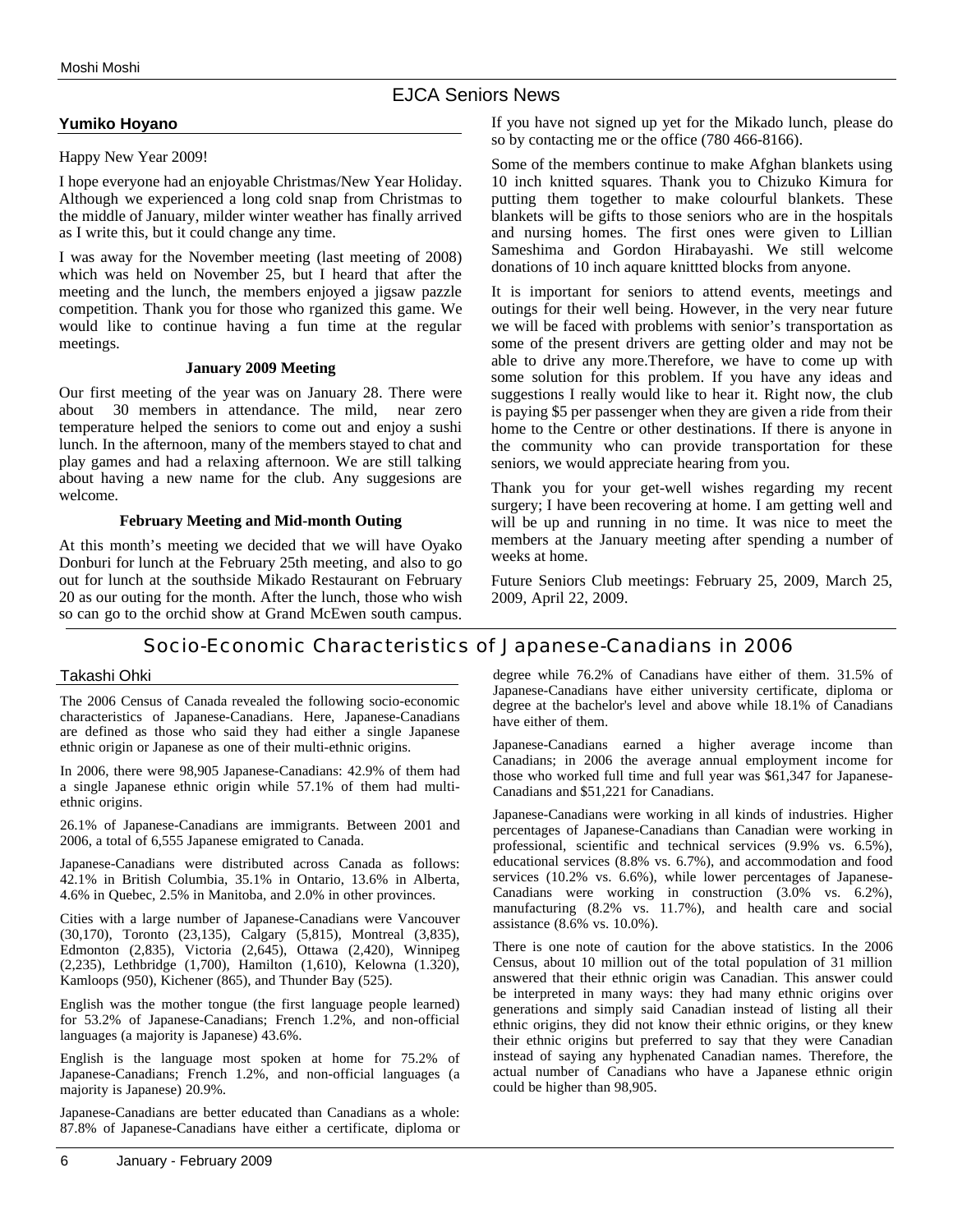|                   | Calendar of Upcoming Events                                           |
|-------------------|-----------------------------------------------------------------------|
| February 10, 2009 | EJCA Board Meeting, at the Centre beginning at 7:00 pm                |
| February 15, 2009 | Annual Karaoke Concert, at the Centre beginning at 3:00 pm            |
| February 25, 2009 | Seniors Club Meeting, at the Centre beginning at 11:00 am             |
| March 10, 2009    | EJCA Board Meeting, at the Centre beginning at 7:00 pm                |
| March 11, 2009    | Pro Musica Nipponia concert, at Convocation Hall, U of A, 7:30 pm     |
| Marh 21, 2009     | Hinamatsuri & Sukiyaki Dinner, at the Centre (see page 1 for details) |
| March 25, 2009    | Seniors Club Meeting, ath the Centre beginning at 11:00 am            |
| April 14, 2009    | EJCA Board Meeting, at the Centre beginning at 7:00 pm                |
|                   |                                                                       |

## **VOLUNTEER AND DONOR APPRECIATION**

EJCA's activities have been successfully carried out with the help of many volunteers and a variety of donations. The EJCA Board members think it is very important to recognize volunteers and donors in a consistent manner. So this year, volunteers and donors for each activity will be reported in the Moshi Moshi as an independent article. Toward the end of a term, a volunteer appreciation activity will be held.

If your name is missing from the list, please inform Cathy Tennant so it can be noted in the next Moshi Moshi. Please help us to maintain an accurate list.

## **Christmas Party held on December 13, 2008**

**Planning Committee:** Cathy Tennant, Edie Nagata and Sanae Ohki

| Alder Currie   | Joyce Kiyooka | Sanae Ohki        | Brenda Madsen  |
|----------------|---------------|-------------------|----------------|
| Kyoko Watanabe | Saori Yoshida | Cathy Tennant     | Liccako Onoda  |
| Shiho Asano    | Edie Nagata   | Michiko Kawashima | Takashi Ohki   |
| Hiroko Currie  | Rei Kondo     | Yoriko Oka        | Jim Hoyano     |
| Rick Hirata    | Yoshie Kaneda | John Priegert     | Sachiko Motoda |
| Yumi Sakaguchi |               |                   |                |

#### **New Year Party held on January 10, 2009**

Planning Committee: Cathy Tennant and Sanae Ohki

| Aki Kawai and David                                          | Joyce Kiyooka | Shiori Nishiyama | <b>Bob Motokado</b> |  |  |
|--------------------------------------------------------------|---------------|------------------|---------------------|--|--|
| Liccako Onoda                                                | Takashi Ohki  | Cathy Tennant    | Mineko Sasano       |  |  |
| Taku Yamanaka                                                | Eliza Wong    | Miwako Shukuda   | Tom Hyodo           |  |  |
| Emiko Kinoshita                                              | Rick Hirata   | Yoshie Kaneda    | Hideko Kucharski    |  |  |
| Ryo Komatsu                                                  | Yuko Nakano   | Hiroko Currie    | Sanae Ohki          |  |  |
| Jim Hoyano                                                   | Saori Yoshida |                  |                     |  |  |
| Kitchen clean-up and reorganization held on January 11, 2009 |               |                  |                     |  |  |
| Alice Mah from ACL                                           | Cathy Tennant | John Priegert    | Sanae Ohki          |  |  |

# Pro Musica Nipponia Concert - March 11, 2009

The Prince Takamado Japan Centre for Teaching and Research, the Japan Foundation, and Alberta Foundation for the Arts present **Pro Musica Nipponia** in concert. The ensemble includes five of Japan's leading composers and top-ranked musicians devoted to performing a wide-ranging repertoire of classical and contemporary compositions from both Japan and the West. The group's outstanding feature is that all music is performed on traditional Japanese musical instruments. **Pro Musica Nipponia** (sometimes abbreviated to "**Nipponia**") was founded in 1964 with the intention of devising a vital form of expression based on ancient forms and instruments linked to traditional aesthetics, and yet simultaneously responsive to the spirit of the present.

#### **~~ ProMusica Nipponia is Coming to the University of Alberta ~~**

Tuesday March 10 14:30-16:00 Lecture and Demonstration (free) Wednesday March 11 19:30-22:00 Concert (tickets will be on sale mid February)

Both events will be held at the Convocation Hall. For further information, including the concert tickets, please visit <www.ptjc.ualberta.ca>.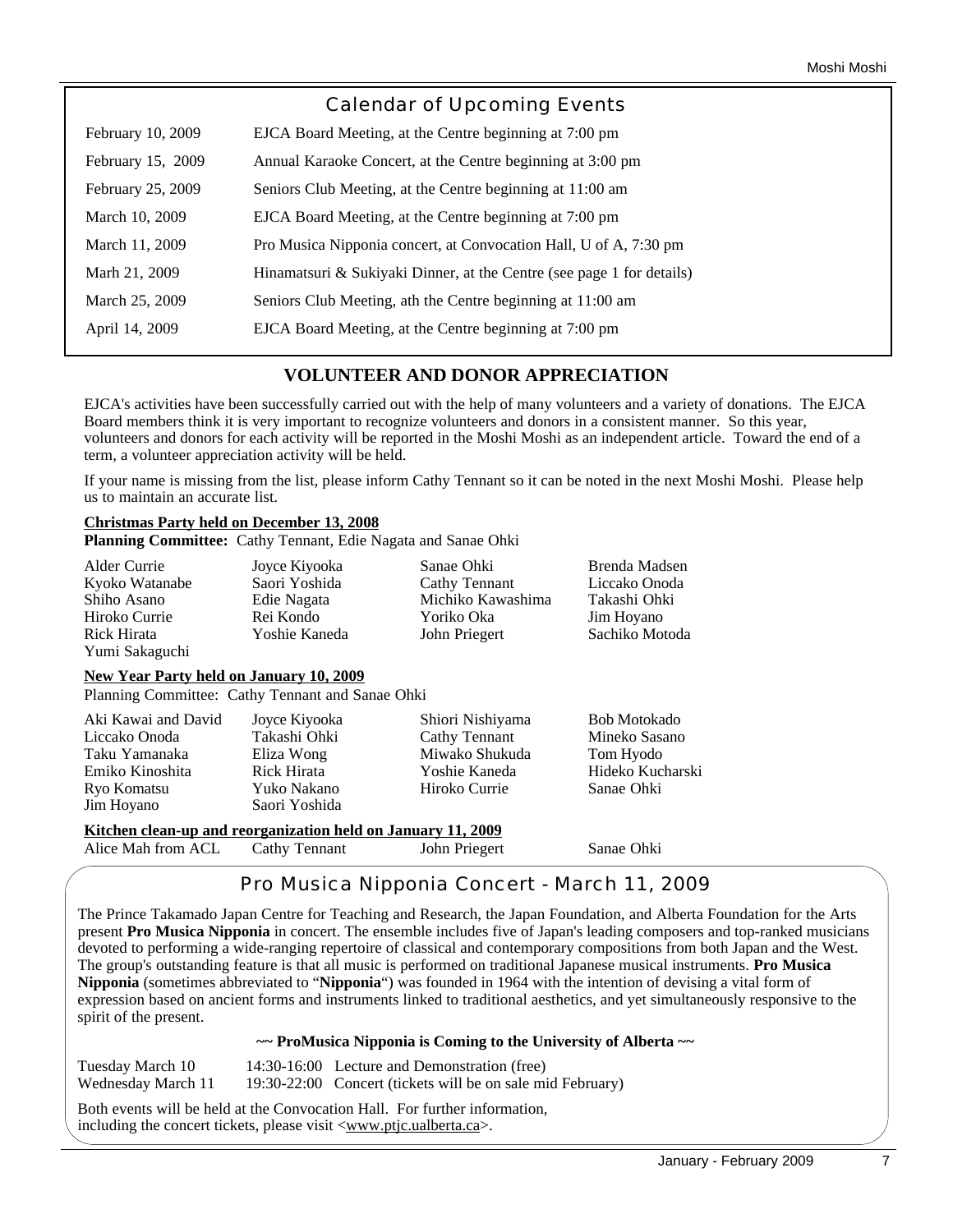# Directory of EJCA & Affiliated Clubs & Organizations

#### **Sabaki Go Club**

Purpose: To learn and enjoy playing Go for all ages Meetings: Tuesday evenings from 7:00 pm and Saturday afternoons from 1:30 pm (lounge 3). Contact: Chuck Elliot at 452-1874, <Chuckbrenda@shaw.ca> Website: <www.sabaki.org>

#### **The Edmonton Gojukai Karate Club**

Tuesdays and Thursdays (except holidays) Children, 7-12 years of age: 6:00-7:00 PM Youths, 13-17 years of age: 7:00-8:15 PM Contact: John Priegert - 436-1825, <priegert@telus.net>

#### **Kendo/Naginata Club**

Meetings: 2nd & 4th Fridays at 7:00 pm website: http://web.mac.com/eknc/iWeb/EKNC/Welcome.html

#### **Kita No Taiko**

Japanese Drumming Group Practices: Monday and Wednesday from 7 pm Contact: 431-0300 or <info@kitanotaiko.ca> Website: <www.kitanotaiko.ca>

#### **Bonsai Club**

Raising and keeping bonsai plants Meetings: 3rd Wednesday monthly, 7-9 pm Contact: Les Dowdell - 437-0530

#### **Karaoke Club**

1st & 3rd Friday of each month, 9 pm - ? Contact: Rick Hirata - 438-2747

#### **Keifukai of Edmonton**

Japanese Brush Calligraphy Contact: Kazuko Hirata - 438-2747

#### **Chigiri-e Art**

Torn paper art work creation Contact: Keiko Frueh - 436-5843

#### **EJCA Seniors Club**

Monthly Lunch meeting & activities 4th Wednesday of each month, 11 am to 3 pm Contact: Yumiko Hoyano - 437-7730

#### **Wakaba Kai**

Traditional Japanese Dance Contact: Keiko Frueh - 436-5843

#### **Metro Edmonton Japanese Community School**

Japanese language instruction Contact: <sakaguchisensei@hotmail.com> Website: <www.ualberta.ca/~tkin/MEJCS-index.htm>

#### **EJCA Art Club**

Ist & 3rd Sunday of each month, 10:15 am - 2:00 pm Contact: Yumiko - 437.7730

# EJCA Christmas Party - Saturday December 13, 2008

This year's EJCA annual Christmas party was one of the most memorable events of my young family's holiday season. For my wife Shiho and I, it was a wonderful opportunity to enjoy an excellent traditional Christmas dinner without all the hassles of preparation. However, it might not have quite as stress-free for Shiho as it was for me, since she was kept busy with setup and serving, and even entertaining! It is wonderful that the EJCA has such a large team of eager and dedicated volunteers on hand to help with events such as this. I think that heart-felt appreciation for their hard work was evident in the smiling faces of all the children and adults present at the party!

Of course the people who probably appreciated the evening the most were the young children. I am quite certain that my own children, Ryan (7) and Sophia (4), will cherish their memories of the EJCA Christmas party for many years to come. I attended similar Christmas events as a young child and I carry the memories to this day. Not everyone present may have known about or fully appreciated the excellent children's craft and activity room that had been set up. The many creative activities were perfect for keeping the very excited children busy before heading into the dining room. The fun then continued with the appearance of delightful and jolly old St. Nicholas himself… and he had presents for everyone! The effort that went into making this list and checking it twice must have required the effort of some very dedicated volunteer elves.

The EJCA Christmas party is now firmly entrenched as an annual tradition in our family and we plan to attend for many years to come!

Robert Campbell January 21, 2009

15TH FLOOR **FIRST EDMONTON PLACE** 10125-121 Street YOKO AZUMAYA 10665 JASPER AVE. BARRISTER & SOLICITOR Edmonton, Alberta EDMONTON, AB T5J 3S9 **T5N 3W9** TEL 780.423.8905 日本人弁護士がいます。 Japanese Restaurant FAX 780.423.8946 約30分の無料相談に応じます。 DIRECT 780.412.2707 yazumaya@ackroydlaw.com www.ackroydlaw.com Phone: 780-488-9757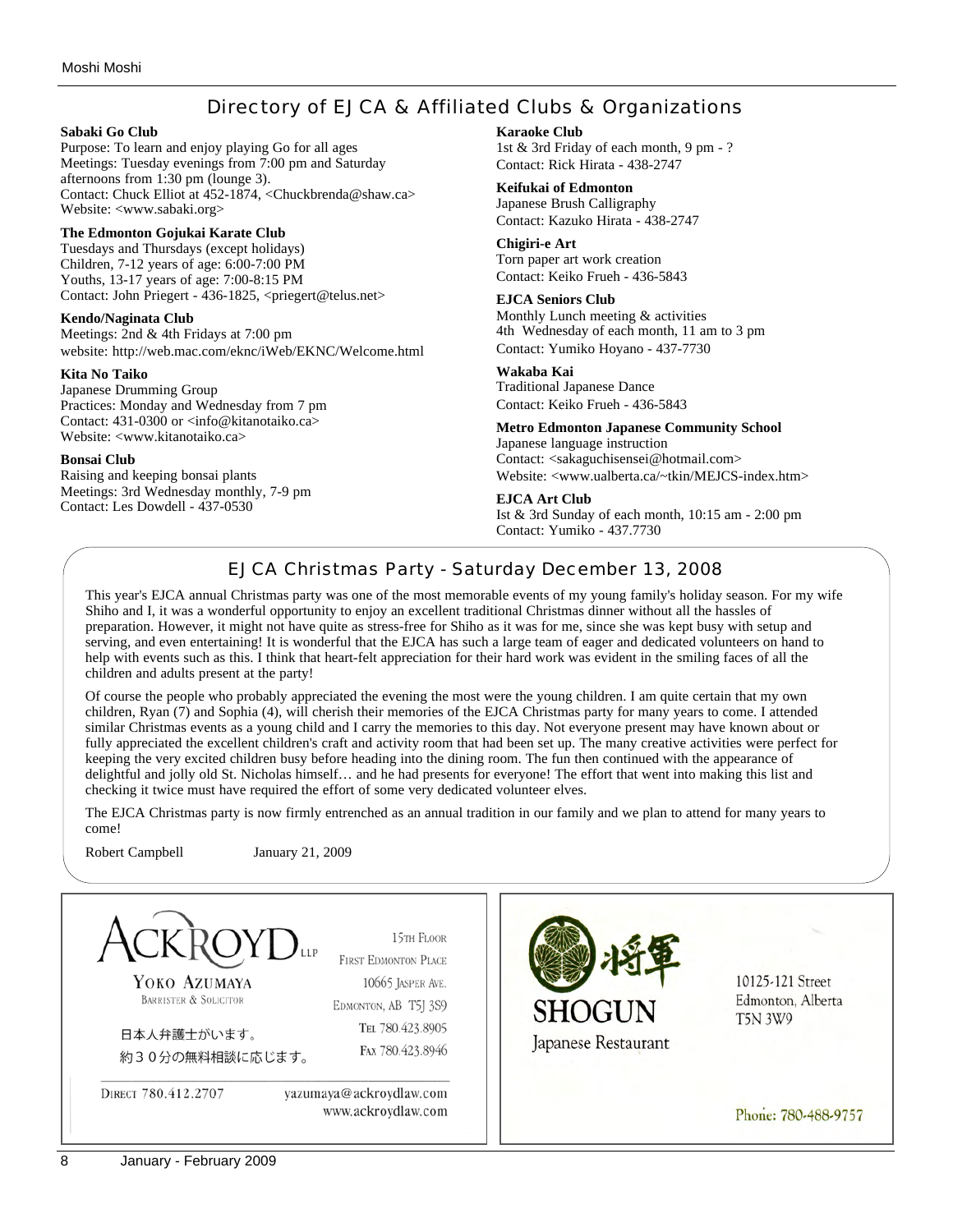# 『]快適』『清潔』をお求めのあなたへ

*Enjoy the comfort of the latest hi-tech bidet*

*Unlike a traditional bidet, you sit on a heated seat while using the multi-functions of the Personal Hygiene System.* 



**For information or purchase, please contact ASA (Aita Sales Agent) Phone (780) 922-4313 Fax (780) 922-4593 e-mail: msaita@oanet.com**

# **NIPPON TRAVEL LTD.**

Air Canada ☆Seat Sale☆ Tokyo & Osaka \$768 + tax

Northwest Airlines ☆ Seat Sale☆ Tokyo \$650 $\sim$  + tax  $\approx$  Osaka \$670 $\sim$  + tax

**United Airlines** Tokyo & Osaka  $$725~+$  tax



Japan Rail Pass

Japan Rail unlimited ride

 $\sim$ ~ 7days ~~ 14days ~~ 21days ~~~

Exclusive service: check your rail schedule!



# MACHIDA COMPUTER SYSTEMS

Custom Assembled Computers Televisions \* Electronics \* VCR's (Sales and Service) David Machida (dmachida@telus.net)

90 Garnet Crescent Sherwood Park, AB T8A-2S4 Ph/780 467-5377

# TONY the TAILOR

# ALTERATION SPECIALIST **JUNKO DARASENG**

Specializing in LEATHER, FUR & SHEEPSKIN All types of mens & ladies clothes, coats & jackets Dry Cleaning Available

10172 - 104 Street Edmonton, Alberta T5J 1A7 **Telephone 426-4654**

# 寿司わさび

*Sushi WASABI*

**5714 - 111 Street Edmonton, AB**

**Business Hours** Tues-Thurs: 5 PM - 9:30 PM Fri: 5 PM - 10 PM Sat: 5 PM - 10 PM Sundays & Holidays: 5 PM - 9 PM CLOSED Mondays

> **Phone: 433-0533 Fax: 413-4138**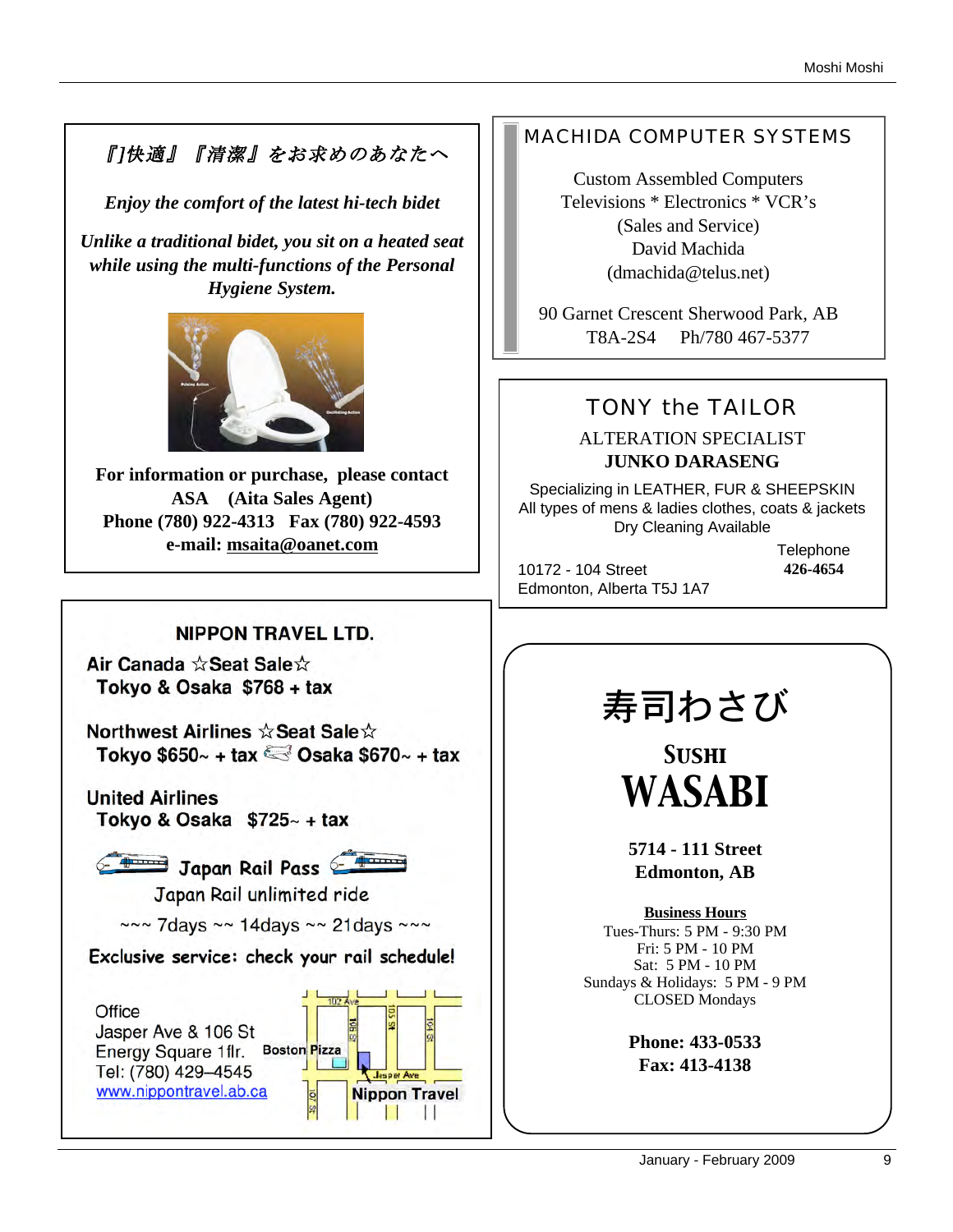# ひな祭りー人形展示会と午後のお茶会

伝統的にひな祭りは春と人形を祝うお祭りです。今年はEJCAではひな人形やその他の人形を展示します。 見せたい人形がありましたらあなたの人形も展示しますのでひな人形でなくても日本の人形をご持参くださ い。色々な人形と午後のお茶とひな菓子を楽しみしましょう。

着物を着ての来訪を歓迎します。 日時:3月21日午後2時から5時半まで。いつでもお出でください。 場所:EJCA ラウンジです (6750 - 88 Street)。 無料です。



スキヤキの夕べ

訓練されたEJCA会員達によってスキヤキは各テーブルごとに料理されます。彼や彼女はスキヤキを あなたのお好みに合わせて調理しますよ。

日時:3月21日 開場:午後5時半、食事:午後6時 場所:EJCAセンター、6750 - 88 Street 費用:大人\$18(会員)、\$23(非会員)、子供\$10(6-12才)

予約を早めにしてください。席の数が限られています(先着100 名まで)。予約した人のみが参加できます。

予約は3月17日(火曜日)までにセンターへ電話(466-8166) 又は メール(office@ejca.org)でお願いします。



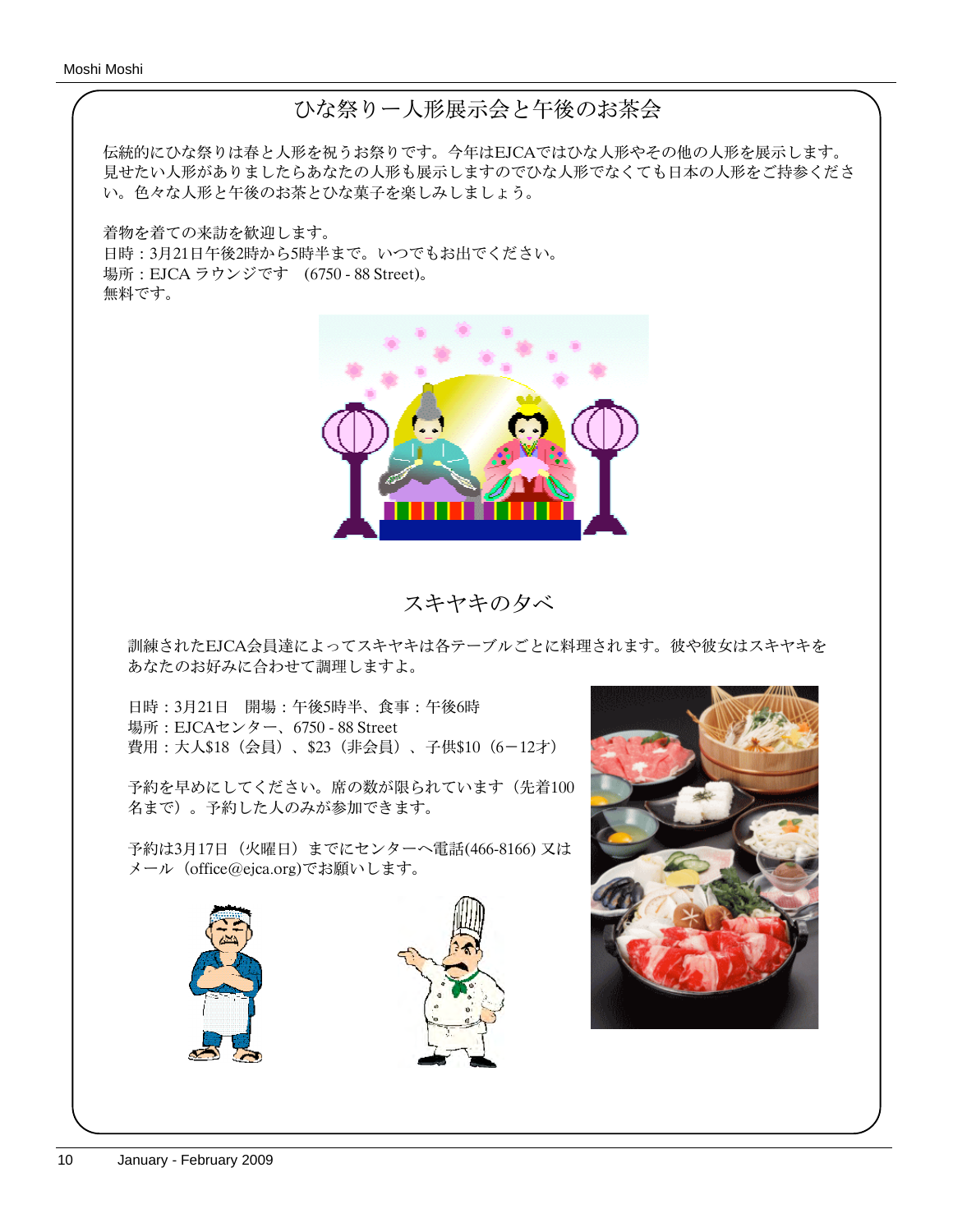# EJCA会長の言葉

#### キャシー・テナント

明けましておめでとうございます。EJCA役員会から新年のご挨 拶を申しあげます。

厳しい寒波にふるえている時、長い温暖な秋を楽しんだことを 忘れ、一週間前の突然の暖かい天気の良かった数日を歓迎した ものです。忘れるのも速いし、だんだん忙しさの増して来る生 活で時間も速く過ぎ去っていくことを改めて考えさせられま す。

クリスマスの後でしたか、私は一つのメールを受け取りまし た。それは啓蒙的なチェイン・レターで誰かが知人/友人たち に送り、不幸を招かないためにまたそれを受け取った人が知人 /友人へと送ると言うものでした。ですが私はそのメールを最 後まで読んだのです。それには私たちに示された親切に対して 「ありがとう」と言うことの大切さを強調していたのです。な ぜなら、いくら小さい親切でも私たちの生きざまを変える事が 出来るからです。お茶を一杯持って来てくれたことでも、をあ なたの車に何か運ぶのを手伝ってもらったことでも、あなたの 誕生日を覚えていてくれたことでも、最後のチョコレートをあ なたと分けあったことでも、あなたが必要としているとき背中 を軽くたたいてくれたことでも。

ですから一年を通じて大きな貢献をしてくださったEJCAボラン ティアーの皆さんに感謝することで私は新年を始めたいと思い ます。

私たちの会は活発な活動で生き生きとしてますし、種々の関連 クラブやグループも繁栄しているようですし、EJCAのプログラ ムやサービスは継続して成長しています。大勢のボランティ アーが、時間と労力をイベントのために尽力することで、また 委員会に参加する事で、「もしもし」が発行されることに力を 尽す事で、必要に応じて協力することで、この成長に貢献して きました。

新しい年には、会員と一緒に新しい、面白いプログラムを作り 出し、色々な方向から広い範囲のアイデアを取り入れて行く機 会を作り、また人気のある今までのイベントや活動も継続した いと思います。

時々もっと活発に参加したいと思ってもこの会を運営していく ための舞台裏で何が起きているのかを知らなければ、それが難

しいかもしれません。ですから役員会は定期的に常設委員会 (ガーデン、メンバーシップ、図書委員会)が何をしているの かの報告が活動の内容を知る助けになるのではないかと考えて います。これらの報告は「もしもし」に3が月ごとに掲載しま す。今月は図書及び「ジョイント委員会(EJCAとアーガイル・ コミュニティー間の連絡を司る委員会)」からの報告を載せま す。次号には役員会ミーティング及びメンバーシップ委員会の ハイライトを掲載します。これらのハイライトが皆さんに取っ て面白くて情報に富んだものであるよう望んでいます。

#### 持ち寄り新年会

2009年度の1月10日に開催された今年最初のイベントである新年 会について報告します。

少なくとも12名の男性、女性が着物姿で参加して日本の風情を 作り出してくださり今年の新年会はお祝いの会でした。今年は 着物着付けのサービスもあり、数人がこれを利用しました。今 年は多くの10代や青年層が参加し、異なる世代が日本伝統のお 雑煮やご馳走を友達や親戚の人たちと分ちあい、新年を始める ところを見る事は良いことでした。

恒例のように新年会食はお雑煮を食べる事から始まりました。 それから100名に近いお年寄りから新しい友人たちまで、美味し い沢山のバフェー式日本食や洋食を楽しみました。沢山のご馳 走が並びましたがその中から幾つかを拾いますと、赤飯、鮭、 チャオメン、ぼたもち、煮物、里芋、稲荷寿司、巻き寿司、黒 豆、卵焼き、照り焼きチキン、田作り、キャセロール、サラ ダ、そして沢山のデザート。それぞれのご馳走は美しく並べら れ、沢山選ぶものがあって、バフェーのテーブルの端から端ま で行くには時間がかかりました。

今年は自分たちで夕食後の「お楽しみ」時間を作り出しまし た。日本伝統のゲームやそのほかのゲームをしたり、親交のお しゃべりを続けたり。その夕べのハイライトは何と言っても皆 で大きな輪になって「盆踊り」を踊って新年を迎えたことで しょう。阿波踊りグループの皆さんに加わり、男性は活発に踊 るオサム・ササノさんに誘われて、その夜を笑顔で終わりまし た。

新年おめでどうございます。2009年が健康で楽しい年でありま すように。

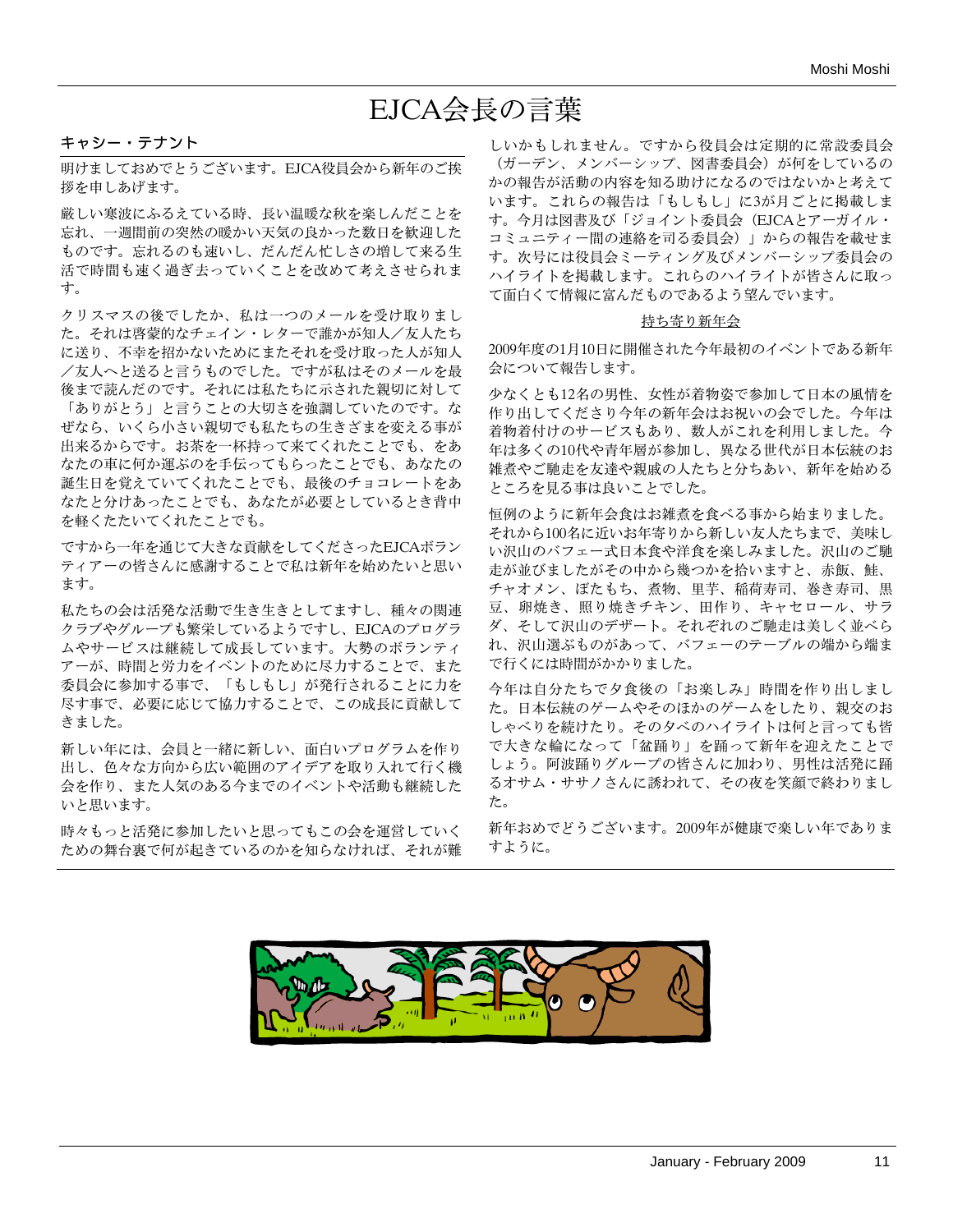## クリスマスパーティーのサンタさんありがとう

2008年12月13日、初めてのエドモントンでのクリスマスパー ティーの夜は、冬らしいキンキンに空気が凍った寒い日でし た。それでも、小さな赤ちゃんから、お孫さんに手をひかれた おばあちゃんまで、EJCAセンターは140人以上もの賑やかな お客様でいっぱいになって、 会場はあったかい空気につつま れていました。

私たちは、ここエドモントンに移ってきて1年ほどになります が、すぐEJCAに入会させていただいたおかげで、色々な催し物 やメンバーの方たちとのステキな出会いがあって、今ではたく さんのお友達ができました。その中で日頃いちばんお世話に なっているSさんを見つけ、同じテーブルに座りました。おしゃ べりに花を咲かせていたら、お飲み物はいかが?おつまみは? と温かいアップルサイダーやオーブンからほかほかの前菜がさ し出され感激。大勢のボランティアの方たちが席を回っての サービス。いつも感心させられることのひとつが、EJCAのボラ ンティアの方々のてきぱきとしたお手伝いの様子。和気あいあ いと愉しんでチームワークがなされています。きっと、役員の 方たちが準備や人の手配、もろもろの雑事を何日もかけて準備 してこられたのでしょう。

に一人ずつ名前を呼ばれ、呼ばれた子は緊張した面持ちで前に 出て、神妙にサンタさんのひざに乗って、なにか返事をしたあ と、きれいな紙につつんであるものをもらってうれしそうに引 き返してくるのをニコニコと見守っていました。ところが、子 供たちに混じって主人の名前がよばれ、主人は前に出て、それ でサンタさんのひざにチョコッとかけて、プレゼントをいただ いたのでした。主人は67歳にして生まれて初めてサンタク ロースにだっこされ、なんともはや嬉しいのと恥ずかしいのと で、顔をくちゃくちゃにして席に戻ってきました。その後私の 名も呼ばれ、私はといえば、あれっ私はシニアじゃないのにと 叫びたかったのでした。が実は、サンタさんのおひざは、何歳 になろうとも甘えさせてくれるいいおひざだなあと、うっとり としたことを白状しないわけにはいきません。

プレゼントとおいしい食事の後はクリスマスソング。元気いっ ぱいの子供たちとその家族をながめながら、これからもエドモ ントン日系センターはみんなの輪をつないでくれる大切な場所 であって欲しいと思いました。

また来年もサンタさん、来て下さいね。

金田 芳枝

さて、私たち、子供さんたちが、会場に現れたサンタクロース

## 2006年国勢調査に見る日系カナダ人の社会的、経済的特徴

#### 大木 崇

2006年のカナダ国勢調査によると、日系カナダ人には次のよう 社会的、経済的な特徴があります。国勢調査には「あなたの民 族的起源(an ethnic origin)は何ですか?」という質問があり、こ の質問に「民族的起源は日本人だけ」、または「民族的起源は 日本人を含む複数」と答えた人を「日系カナダ人」ということ にします。

2006年に日系カナダ人の総数は98,905人。このうち42.9パーセ ント人が「民族的起源は日本人だけ」と答え、57.1パーセント の人が「民族的起源は日本人を含む複数」と答えた。

26.1パーセントの日系カナダ人が新移民。2001年から2006年の 間に6,555人の日本人がカナダに移民した。

日系カナダ人はカナダ全国に住んでいるが、ブリティッシュ・ コロンビア州(42.1%)、オンタリオ州(35.1%)、アルバータ 州(13.6%)、クベック州(4.6%)、マニトバ州(2.5%)、そ の他(2.0%)という分布になっている。

日系カナダ人が多く住む都市はバンクーバー(30,170)、トロ ント(23,135)、カルガリー(5,815)、モントリオール (3,835)、エドモントン(2,835)、ビクトリア(2,645)、オ タワ(2,420)、ウィニペッグ(2,235)、レスブリッジ (1,700)、ハミルトン(1,610)、ケローナ(1,320)、キャム ループス(950)、キッチナー(865)、サンダーベイ(525) である。

英語が母語(生まれて始めて習う言語)の日系人は53.2パーセ ント、フランス語は1.2パーセント、それ以外の言語(日本語が 大部分)43.6パーセント。しかし、家庭で一番頻繁に使う言語 では英語が75.2パーセント、フランス語が1.2パーセント、それ 以外の言語(大部分は日本語)が20.9パーセントになってい る。

日系カナダ人はカナダ人全般より教育程度が高い。なんらかの 資格、免状、卒業証書を持つ人が日系カナダ人は87.8パーセン ト、カナダ人全般では76.2パーセント。学士またはそれ以上の 資格、免状、卒業証書を持つ日系カナダ人は31.5パーセント、 カナダ人全般では18.1パーセント。

日系カナダ人はカナダ人全般より雇用収入(働いて稼いだ収 入)が高い。2006年の一年間フルタイムで働いた人の平均雇用 収入は、日系カナダ人が61,347ドル、カナダ人全般が51,221ド ルだった。

日系カナダ人はいろいろな産業で働いているが、次の産業で働 く日系人のパーセントがカナダ人全般と比較して高い。専門的 なサービス産業 (日系人9.9%、カナダ人6.5%)、教育産業 (日系人8.8%、カナダ人6.5%)、宿泊施設・レストラン産業 (日系人10.2%、カナダ人6.6%)。次の部分では日系人の方が カナダ人よりパーセントが低い。建設業(日系人3.0%、カナダ 人6.2%)、製造業(日系人8.2%、カナダ人11.7%)、医療・福 祉サービス産業(日系人8.6%、カナダ人10.0%)。

上記の数字を読む上で次の注意が必要である。2006年国勢調査 でカナダの総人口三千百万人のうちの約一千万の人が「私の民 族的起源はカナダ人である」と答えた。どのような理由でこの ような答えをしたかは明らかでないが、次のような理由があっ たと推察できる。(1)何代かわたりカナダに住んでいていろ いろは民族的背景を持った先祖が混血して、現在ではその総て を答えるのは不可能または煩雑なので単に「カナダ人」と答え る、(2)民族的起源という設問は不適当と考え、「カナダ 人」と答える。カナダの総人口の三人に一人が「カナダ人」と 答えている。日系カナダ人でもどうように「カナダ人」と答え た人がいたと思われるので、単一または複数の民族的起源の中 に「日本人」を含む人は、国勢調査の98,905人より実際は多い と思われる。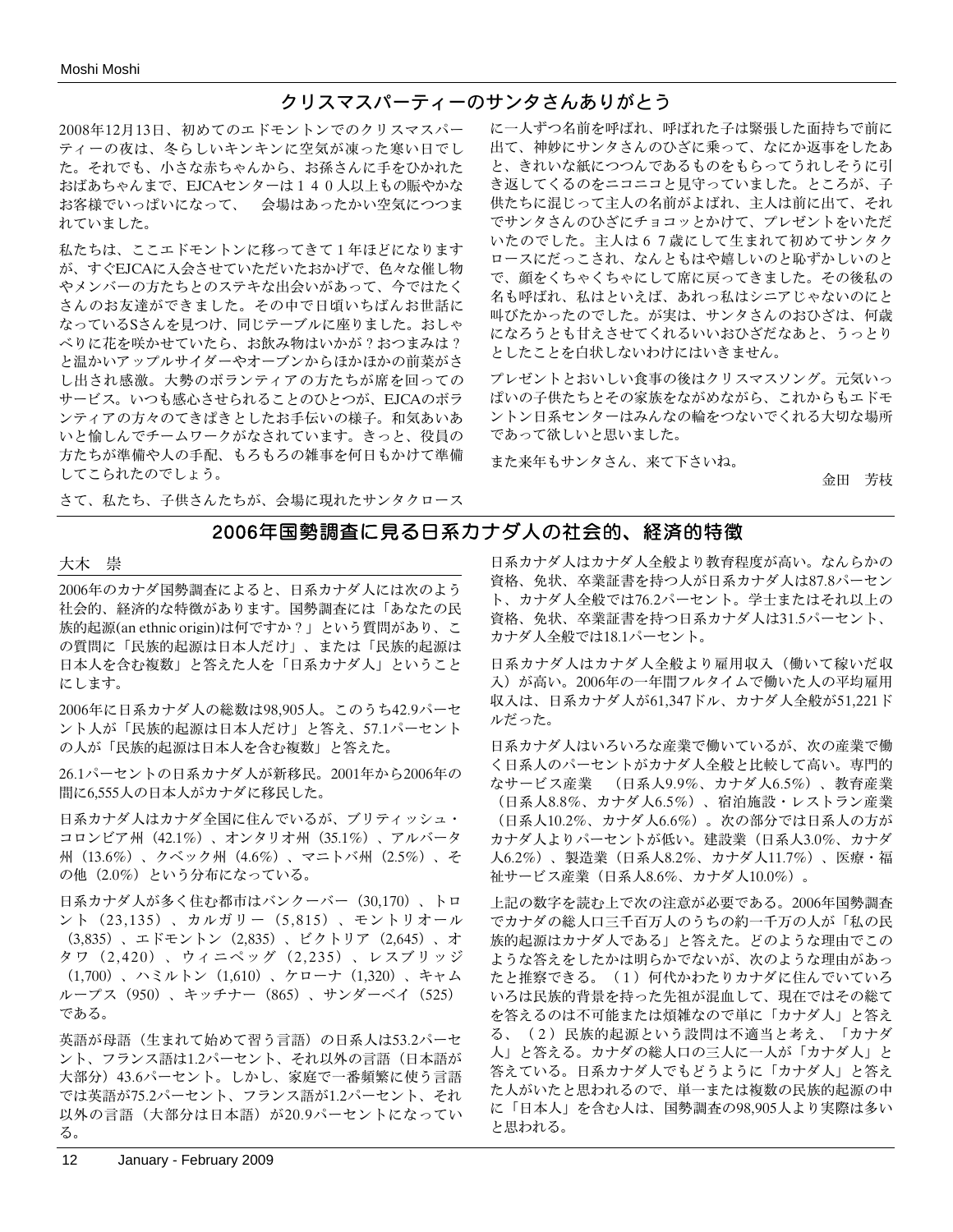## シニア・グループからのニュース

#### ユミコ・ホヤノ

明けましておめでとうございます!

皆さん、クリスマスと新年を楽しく過ごされた事と思います。 当市はクリスマス頃から1月中旬までかなり長い寒波に見舞われ ましたがやっと気温もゼロ近くになり、暖かい冬となりまし た。

2008年最後の11月25日の定例会の時は私は不在で出席できませ んでしたがミーティングとランチの後、2組に分かれてジグ ソー・パズルの競争があり、とても楽しかったと聞きました。 定例会のつど何か楽しい時間を続けて持つようにしましょう。

#### 2009年1月定例会:

1月の定例会は1月28日にもたれ、約30名近くが出席しました。 ゼロに近い気温が大勢の出席の助けになったことと思います。 寿司ランチの後はゲームをする人、おしゃべりに余念のない 人、アフガン作りをする人たちと、リラックスした午後を過ご しました。私達は今でもクラブに新しい名前を付けようと思っ ています。提案はありませんか。

#### 2月定例会と外出:

今月の定例会で2月のランチ(2月25日)には「親子どんぶり」 を作る事に決まりました。また、月一度の「クラブの外出」と して2月20日にはサウスサイドの「みかど」でランチを一緒にす ることになりました。ランチの後、「蘭の展示会」に行きたい 人たちはその方へ廻ることになりました。すでに参加者は名前 を入れていますが、

まだ参加を名乗り出てなくて「外出」に参加したい方は申し出 てください。

メンバーの数人はアフガンを作り続けています。ガーター編み で10インチ角に作ったブロックを繋ぎ合わせてブランケットを

作っています。チズコ・キムラさんが縫い合わせてブランケッ トにしてくれています。チズコさん、ありがとう。これらのブ ランケットは病院や養老院に居るシニアの方たちへのギフトに なります。最初の二枚はリリアン・サメシマとゴードン・ヒラ バヤシへ送られます。10インチブロックはどなたからでも寄付 を歓迎いたします。

シニアの人たちに取ってはイベント、定例会、外出、などに参 加することは健康上大切なことです。ですが、近い将来、シニ アをそのような場所へ連れて行くことが難しくなる可能性が大 きくなって来ています。現在運転していただいているシニアの 方々がだんだん年を取って来ていて運転できなくなる日が来る でしょう。この問題をどうにかして解決しなければなりませ ん。もしあなたが解決のための良いアイデアや提案がありまし たら是非ご連絡ください。シニアを自宅からセンター又は他の 場所へ連れて行った場合、現在シニア・クラブは乗客一人に対 して5ドルを支払っています。コミュニティー内でこれらのシ ニアにライドを提供できる方がおりましたら是非ともご協力く ださい。とても感謝いたします。

私の最近の手術の際、暖かい励ましの言葉をたくさんいただき まして、ありがとうごさいました。私は順調に快復しており、 もうすぐ走り回る事もできるでしょう。数週間も家に閉じこ もっていたので1月の定例会で皆さんにお会いできでとても嬉 しく思いました。



# ボランティアーと寄付感謝

EJCAの多くの活動は多くのボランティアーと多様な寄付で成功俚に行なわれてきまし た。EJCA役員会はこれらのボランティアーと寄付された方々を確認することは大切な ことと考えます。今年は各活動に貢献したボランティアーと寄付者を「もしもし」に掲 載します。年次の終わりにはボランティアー感謝パーティーが行なわれます。

もしあなたの名前が漏れていましたらどうかキャシー・テナントまでお知らせくださ い。次号に掲載します。正確なリストを保つためにご協力ください。

ボランティアー・リストは英語部の7ページをご覧ください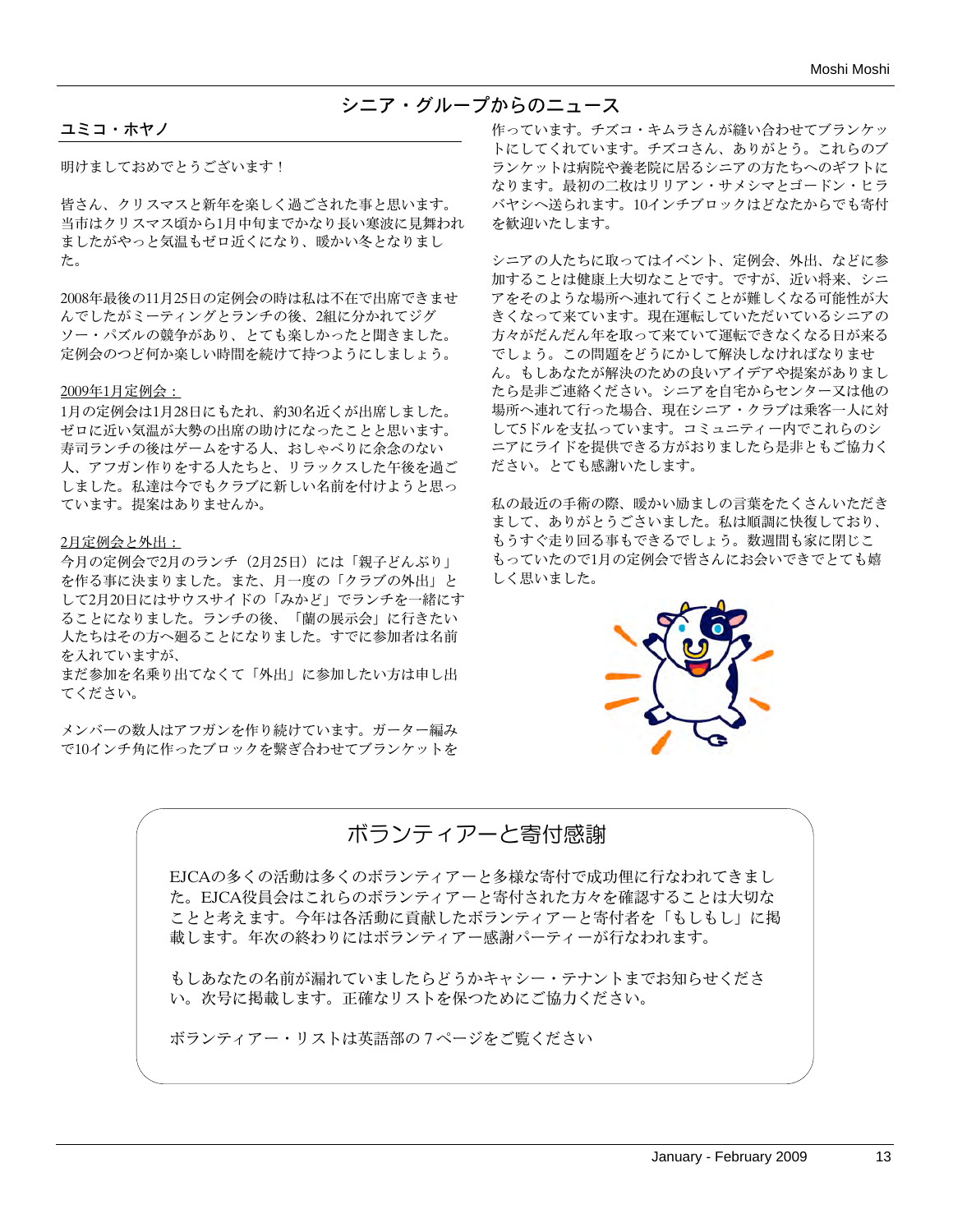## Honouring Our Past(私たちの過去を顕彰する)会議について

#### 質問にご回答をお願い

今年秋にバンクーバーで全カナダ日系人協会、グレーターバン クーバー日系市民協会の人権委員会が日系人にかんする会議を 計画しています。

第二次大戦中、そして大戦後、日系カナダ人は人種差別に基づ く連邦政府の移動、収容、分散、国外追放、さらに財産没収な どの処置によってコミュニティを破壊され、多大な損害を被り ました。1988年の補償の成立をきっかけとして多くの日系 人はその体験を語るようになりましたが、若い世代の人々の中 には家族の歴史が十分に語られていないと考えている人も少な くありません。

このHonouringOurPast(私たちの過去を顕彰する)と題する会 議は大戦前、大戦中、そして大戦後に日系人が経験し、克服し た苦難の生活の意義を認め、経験者に敬意を表明することを目 的としています。経験者から体験談を聞くことを始め、その経 験から得られた教訓を学ぶこと、将来の世代のために家族の経 験の保存を援助することなどが会議のテーマとなります。この ような日系カナダ人の体験はコミュニティの共有財産であり、 家族の経験、そしてコミュニティの歴史から得られる教訓は体

験者の子孫の世代だけではなく、戦後移住者などその他のコ ミュニティのメンバーやカナダ人一般にとっても有意義なもの であると考え、広く会議への参加を呼びかけます。

質問:会議の準備のために、日系人の方々から以下のような質 問にご回答頂ければ、幸いです。すべての質問にお答え頂く必 要はありません。

- 1. 大戦前、あなたの家族はどこに住んでいましたか。
- 2. 大戦中、あなたの家族はどこにいましたか。
- 3. 大戦後、あなたの家族はどこに住んでいましたか。
- 4. 大戦前後の時代についてあなたのご両親や祖父母の方から 何を話してもらいたいと思いますか。
- 5. カナダにおけるあなたの家族の歴史について子供や孫の世 代に何を伝えたいと思いますか。

ご回答はできるだけ早く、以下の所に郵便、またはEメールで お送りください。

Greater Vancouver JCCA Human Rights Committee #200-6688 Southoaks Crescent, Burnaby, BC V5E 4M7 E-mail: gvjcca@shaw.ca Phone: 604-777-5222

## ゴードン・ヒラバヤシ図書室 ー 図書委員会報告

デヴィッド・サルツの4っつの推薦(「もしもし」11-12月号参 照)に基づいて委員会は過去一月働いてきました。

庭園のように図書室も何年もかかって育って行くもので、この 図書室がEJCA会員のためにダイナミックで良く利用されるよう になることを楽しみにしています。皆さんに私たちの進歩とボ ランティアの機会をお知らせするために「もしもし」の各号で 最新の状況をお知らせします。

図書室は日本に関する(文化、歴史、芸術、言語)に関する 本、日系カナダ人及び日本/カナダ関連本を保有します。2007 年に施行された図書室アンケートに答えて、これらの分野に関 する英語の本をも増やして行きます。日本語小説のほとんどは これらに分野に適合しません。しかし、会員がいつも小説を借 り出していることから、例外として継続して小説も保有しま す。

下記はこれまでして来た事の報告です。

1 図書室への出入りの改善

- 図書室が開いている時間はセンター・マネージャー勤務時 間と同じで、ウエブサイトと「もしもし」に載っていま す。
- 現在使われている「貸し出し」方法を継続しますが、ノー ト記載ではなく「貸し出しフォーム」に記入することにな ります。
- 「返済箱」がテーブルの上に置かれ、返済された本が分り

- やすく、また棚へ戻しやすくなります。
- 「図書ギフト棚」がセンター・マネージャーのオフイスの 外に設置されました。

以前は寄付された本は図書室の床に箱に入れられ、ボラン ティアーが整理するまで何ヶ月も放置されていました。図 書室が煩雑になることを避け、楽しめる雰囲気を作るため に、ギフト棚は二役を果たします。

a図書が図書収集の基準に会わないとか、シリーズが不完 全とか、古くなっているとかの場合、ギフト棚へ並べられ ます。ここの本はもらって帰っても良いですし、返却して もいいです。

b) 寄付された本、DVD, CDはギフト棚の下段に置かれま す。図書委員会がこれらの品々をどう使うかを決めます。 (図書へのギフトとして残すか、バザーなどで売却する か、など)。

寄付用紙を設けることで全ての寄付を知ることができま す。寄付する人が寄付品に対し特別な配慮を要求する場合 は(例えば、珍しいもの、とか歴史的な品など)寄付用紙 に記入できます。

もし、ギフト棚にある本が図書室でカタログされた本とし て保有されるべきだと思いましたらどうぞその旨を私たち へお知らせくださるか、または本にその旨を記した注意書 きをはさんで返済箱へ入れてください。

14 January - February 2009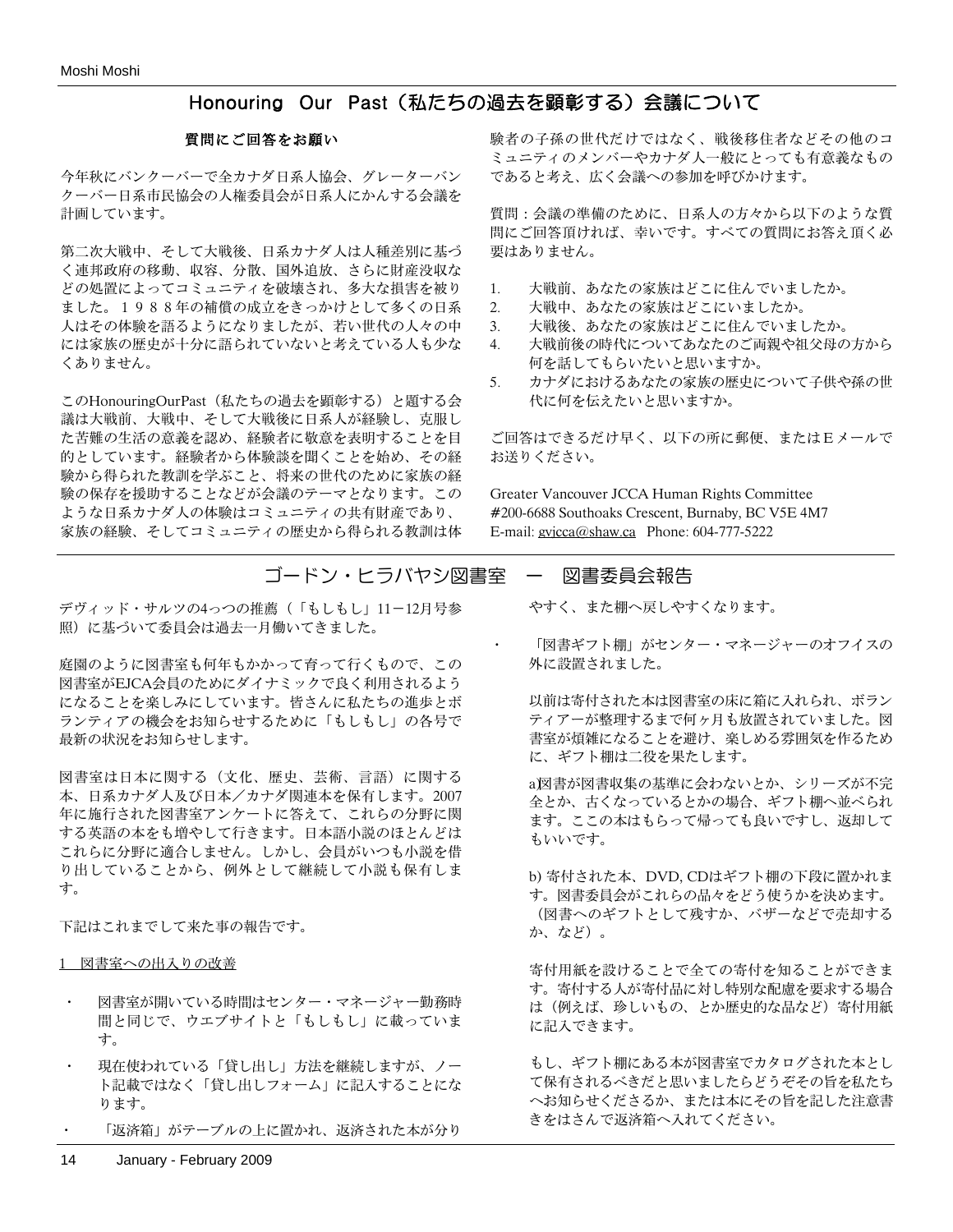#### 2.図書委員会結成

- 役員会を代表するダスティン・ビョックエストの他に3名 のボランティアーが会員の中から出てくれました。 (ディヴィッド・サルツ、タク・ヤマナカ、ナンシー・ シアー)。初期の段階でサナエ・オーキとキャシー・テ ナントが委員達と協力します。
- ・ 委員会が図書室内容をはっきりさせる段階で多くのボラ ンティアーがデータ記入、材料購入、保持計画などで必 要です。もし、ご協力願えましたら何に特別興味がある か、どんな技術があるかなど、せひご連絡ください。 「もしもし」、ウエブサイト、センター・ブレチンなど でニュースや機会に注目ください。

3.図書委員会は「ヴィジョン」「ミッション」「ゴール」「規 則」などを作ります。

これらは次回のミーティングで行ないます。

4.適宜なカタログ/巡回システム

・ これらを設置するための選択を検討します。

図書室によって改善されて行く様子をご覧ください、またもう すぐ増加する収集本をご利用ください。私たちと同じようにみ なさんも張り切ってください。

ゴードン・ヒラバヤシ図書室開館時間

月曜日:900-12:00 火曜日:12:00 - 16:00 木曜日;12:00 - 16:00 金曜日;15:00 - 19:00

## EJCA 新年会報告

クーリー 洋子

新年おめでとうございます。

クリスマス以来の厳しい寒さの続く毎日でしたが、新年会の当 日、1月10日は雪も降らず、最高気温は+3.9度と暖かい一日で した。

今年は"新年会は着物で行きましょう"というスローガン(?) で美しい訪問着姿の女性達、男性も二人、を交えて、皆様がお 正月らしい華やかな装いで会館に見えました。玄関の正面には 力強く達筆で書かれた「謹賀新年丑年」という吉田弘志さんの 書初めが飾られました。

私はクリスマス・パーティのときに会場の飾り付けを依頼さ れ、金田芳枝さんとテーブルや会場を飾りました。このクリス マスの飾りつけがよかったとの事で、新年会もお願いしますと 頼まれ、また金田さんと二人で引き受けました。クリスマスの 飾りはEJCAもいろいろと持っていましたが、お正月の飾りは皆 無です。たまたま我が家には数年前に日本の妹からもらったお 正月の模様がプリントされた大きな布地の壁掛けがありまし た。一枚は奴凧、羽子板、羽根、こま、さいころ、などのプリ ント、もう一枚は獅子頭、門松、などのプリントです。これを 会場正面にかけてお正月を表現しました。この壁掛けの絵に描 いてある風習をおこなうことは現在の日本では少なくなり、テ レビで見るだけでしょう。私は戦争が終わって4,五年経ったこ ろ、東京の下町である深川に住んでいました。当時は正月に獅 子舞が商売繁盛を願って商店街を練り歩いていたのを思い出し ます。

さらにセンターの玄関には松竹梅の生花を置きました。松は私 の庭の松から切り取り、竹は花屋さんからラッキーバンブーを 買い、梅は梅の図柄の風呂敷を見つけたので、そのうえに花器 を置くことにしました。これでなんとなく松竹梅の形になりま した。こんなとき若い頃に花嫁修業として習った料理、裁縫、

生花などが役立ちます。生花は勅使河原流です。

会場では友達同士新年の挨拶を交わし、楽しく話をしているう ちに、新年会の食事が始まりました。お雑煮をいただいたあと はポットラックのおせち料理をたっぷり楽しみました。やっぱ りお雑煮があるとお正月の感じがしますね。お雑煮の中にはお 餅、なると、梅の花形の人参、細切りのねぎが入っていて見た 目に美しく暖かくとてもおいしいでした。 カナダに来てから はあまりおせち料理を作らなくなったけどEJCAの新年会のため には腕を振るって作りますよと、皆様おいしいお料理を作って きてくださって今年もすばらしいお正月のご馳走が並びまし た。着物の帯のあたりがきつくなったのは私だけではないで しょう。食事のあとで、かるた、花札、百人一首を使った坊主 めくり、福笑いなどのゲームをしました。ゲームが終わると 「エライヤッチャ、エライヤッチャ」と元気な掛け声にあわせ て阿波踊りです。阿波踊りグループのほかに大勢が参加して、 笑い声と掛け声の中で今年の新年会はフィナーレになりまし た。

それぞれのテーブルに飾られた小菊やヒヤシンスの小鉢は、 テーブルに座った人がじゃんけんをして勝った人が「お年玉」 として持ち帰りました。ドアープライズの代わりのテーブルプ ライズでした。

2008年はエドモントン日系人会ではたくさんの悲しい別れ がありました。その方々のご冥福をお祈りいたします。200 9年は皆様、健康に気をつけ良い年になりますように。そして 丑年にちなみのんびりと、しかし力強く不景気な年を乗り越え ましょう。

提案ですが、今年の大晦日には栗本日本庭園(デボニアンガー デン)のあの大きな鐘をつきませんか?エドモントンの冬空に 108の除夜の鐘が響くのもいいものだとおもいます。そし て、除夜の鐘をついたあとはセンターに戻り、年越しそばを食 べながらNHKの紅白を観る、というのはどうでしょうか。